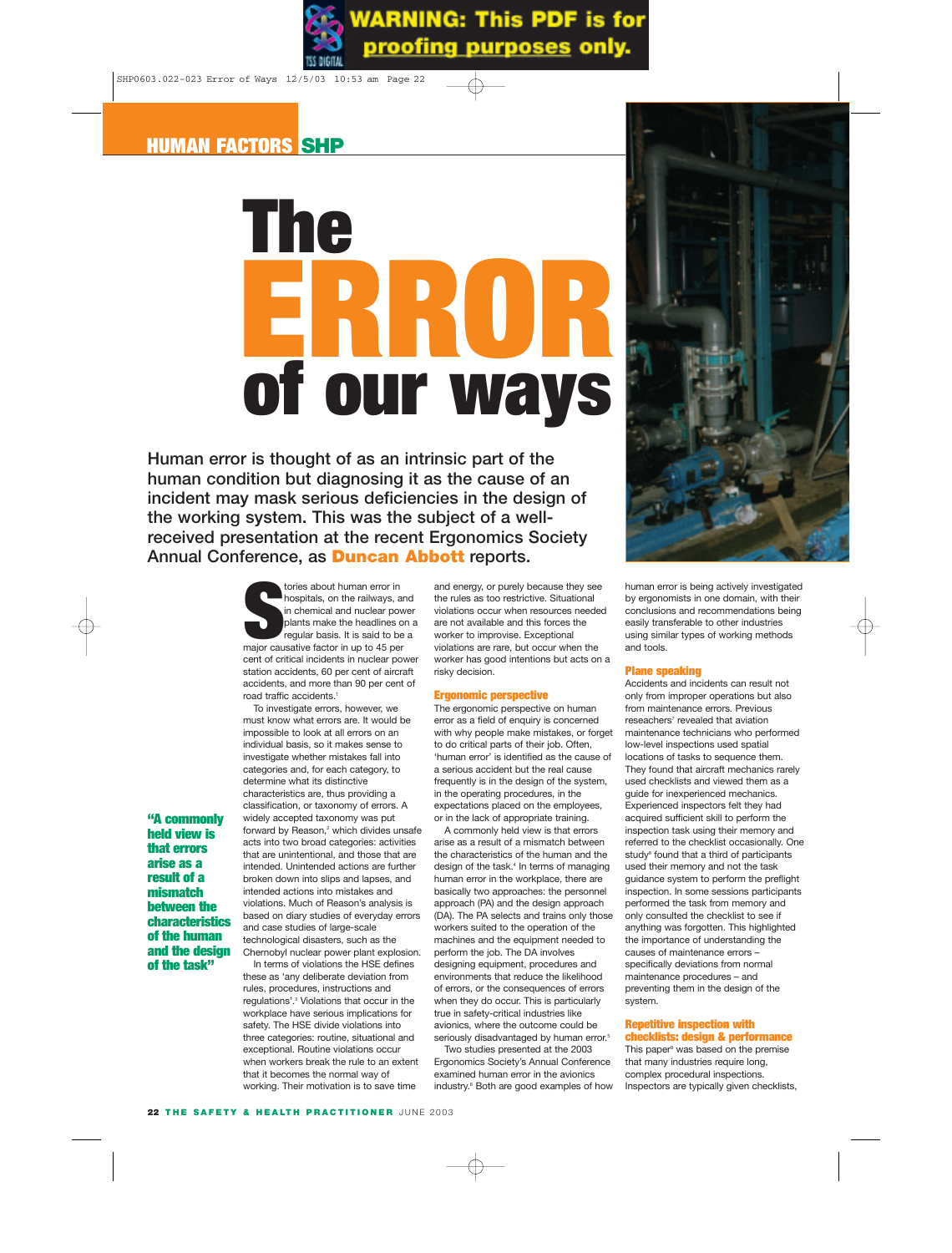

sequence errors (deviations from sequence of tasks exactly as arranged on the checklist) than those using a spatial checklist, and that they were also the slowest. Signoff errors (deviations in signoff inspection occurred after the subject has made a decision on the status of the aircraft system) did not differ between groups, although participants were quicker, with fewer signoffs, and preferred that condition in postexperimental ratings.

Errors were classed into outcome errors (OE), where a wrong outcome would be realised, and procedural errors (PE), where the correct procedure was not followed irrespective of whether the outcome was correct or not. OE rates were found to be low and participants moved toward the spatial layout irrespective of layout given. OE existed where the correct procedure was not followed, irrespective of whether the outcome was or was not correct. The overall difference in outcome error rates between the two layouts was: spatial – four errors; and functional – 12 errors.

Spatial layout had one third of sequencing errors (where participants were required to follow the sequence of tasks exactly as arranged on the checklist) compared to a functional layout. This would be expected when the layout of the job aid matched the way the participants performed the task in practice. The signoff error revealed that two thirds of these errors occurred in the spatial layout/108 signoff group.

The spatial layout appears to encourage signing off a block of task steps together. When spatial layout was combined with signing off by logical groups, the error rate was the lowest of all four groups, showing that all aspects of the job aid must be matched to the task itself if errors are to be avoided. The combination of spatial layout and 37 signoffs had the lowest error rate in all of the error measures, and the shortest task time.

The researchers concluded that in human-factor terms the design of the whole task should be integrated, with error-prone situations being avoided. A combination of logical groups of tasks was found to have the highest performance on all measures.

# **Do job aids help incident investigation?**

This study<sup>10</sup> was designed to measure the effectiveness of job aids in improving the thoroughness of investigations of incidents in aviation maintenance. The methodology involved having participants investigate a known scenario by asking the experimenter for facts, as they would in their normal investigation routine. The two job aids used were the Maintenance Error Decision Aid (MEDA), developed by Boeing, and the Five Principles of Causation.11 Both are used extensively in aviation maintenance. Fifteen

but after gaining familiarity with the checklist they will often perform the task from memory.<sup>7</sup> The research focused on whether such behaviour would occur under controlled conditions, and whether the design of the checklist contributed to behaviour.

Aircraft inspection tasks play a vital role in ensuring that aircraft systems are operational and are functioning properly. The use of a job-aid checklist during an inspection task is quite common in the aviation industry and is used as the primary tool to assist in the inspection process. The importance of the inspection checklist and its effect on the quality of the inspection has led to significant human factors research into the design and improvement of aircraft inspection documentation. Several studies have investigated the design and layout of the job-aid checklist to improve the efficiency of the inspection and to

reduce the risk of human error.

This study used a 108-step procedure for an overnight check on a common airliner, taught to 24 (non-avionic) students and then repeated on eight different days. After training to perform the task in the order given on their checklist, with signoffs where specified, participants returned eight times to perform the task on simulated aircraft systems. Checklists were either arranged by function or by spatial location. There were either individual signoffs for each of the 108 items, or 37 signoffs for logical subsets of items. There was no difference in probability of defect detection between conditions, but the performance times and rates of both sequence and signoff errors changed significantly.

All participants tended to follow a spatial sequence, whatever their checklist. It was discovered that users of the functional checklist made more

*Above: Inspectors familiar with the lists often perform the tasks from memory, so is the design of the list to blame for their behaviour?*

*Left: Designing equipment, procedures and environments to reduce the likelihood of errors is particularly important in safety-critical industries like avionics*